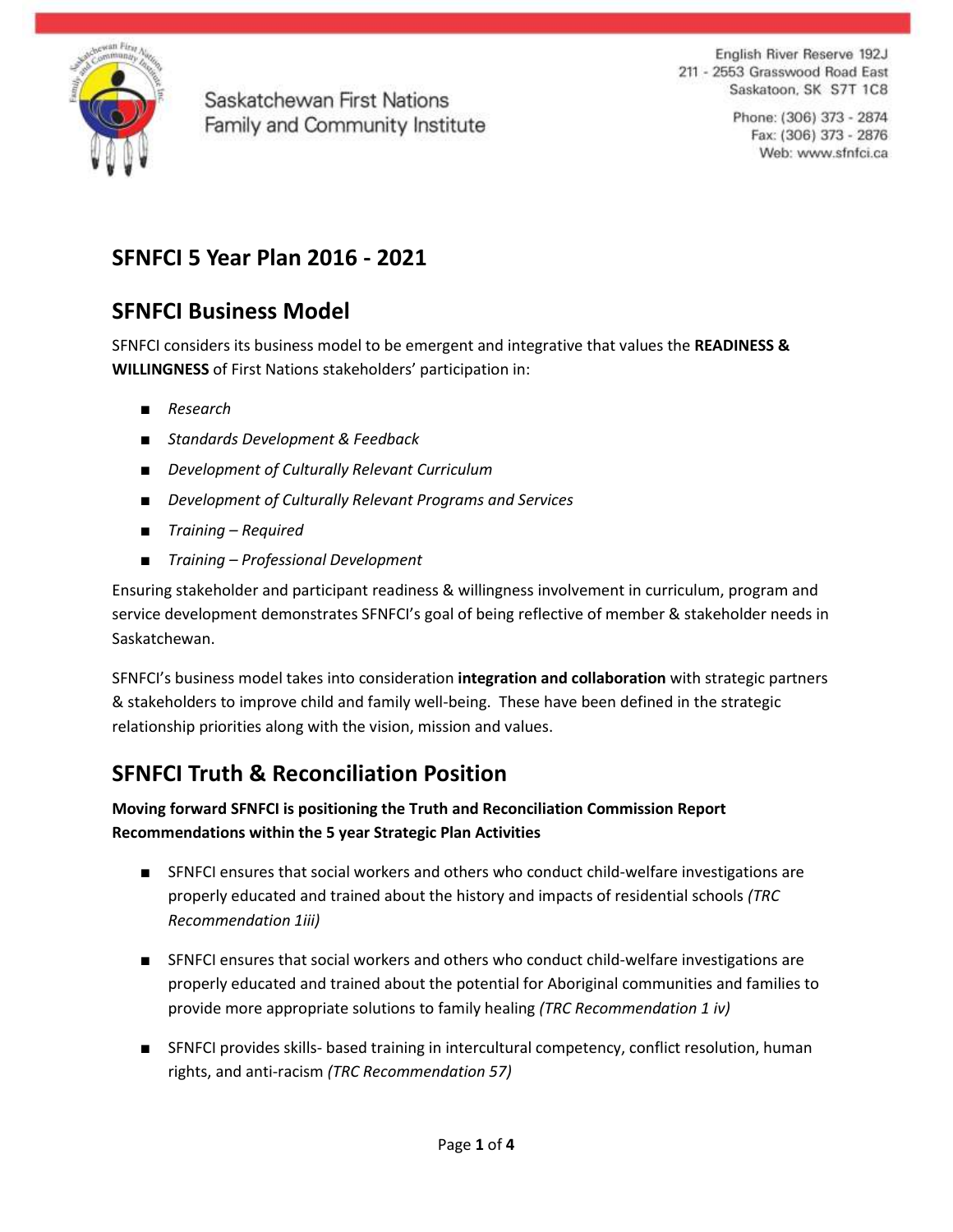

English River Reserve 192J 211 - 2553 Grasswood Road East Saskatoon, SK S7T 1C8

> Phone: (306) 373 - 2874 Fax: (306) 373 - 2876 Web: www.sfnfci.ca

# **SFNFCI Strategic Programs**

There are 13 main program areas that SFNFCI staff will focus on for the next 5 years.

Included in these program areas is a description of the program, if it is an existing or new program audience and a short description of the key activities, outcomes and measures for 2016-17.

The goal for SFNFCI curriculum development will include the capacity for on-going learner support by including coaching hours as our commitment to support knowledge transfer and application of learning. Coaching takes place inside a unique relationship designed to open up new possibilities and produce the desired results for the person being coached.

## *1. Board Support & Training*

Existing program audience supported by SFNFCI. Requested review of curriculum to break into subject matter modules.

Key Activities, Outcomes and Measures: Board of Director Working Group Meetings and focus groups to prioritize areas of training required, update and further develop board curriculum, and deliver training and onsite support for First Nations Child and Family Services Agencies and First Nations Group Home Board of Directors. Potentially expand training offering to secondary audiences.

### *2. Youth Support & Training*

Existing program audience supported by SFNFCI through the Transition Planning for Youth Aging Out Resource.

Key Activities, Outcomes and Measures: Research training needs assessment and development of culturally relevant curriculum in addition to the "Youth Aging Out" resource. Delivery of training to support youth workers. Development of a mobile application for ease of use between worker and youth – tracking youth existing knowledge and achievement of knowledge for transition to independence. Development of youth worker reports.

### *3. Prevention Support & Training*

Existing program audience supported by SFNFCI.

Key Activities, Outcomes and Measures: Prevention Workers Working Group and focus group meetings prioritize areas of promising practices, standards development, curriculum development and delivery of culturally relevant training for prevention workers. Potentially expand services and training offering to other community based organizations.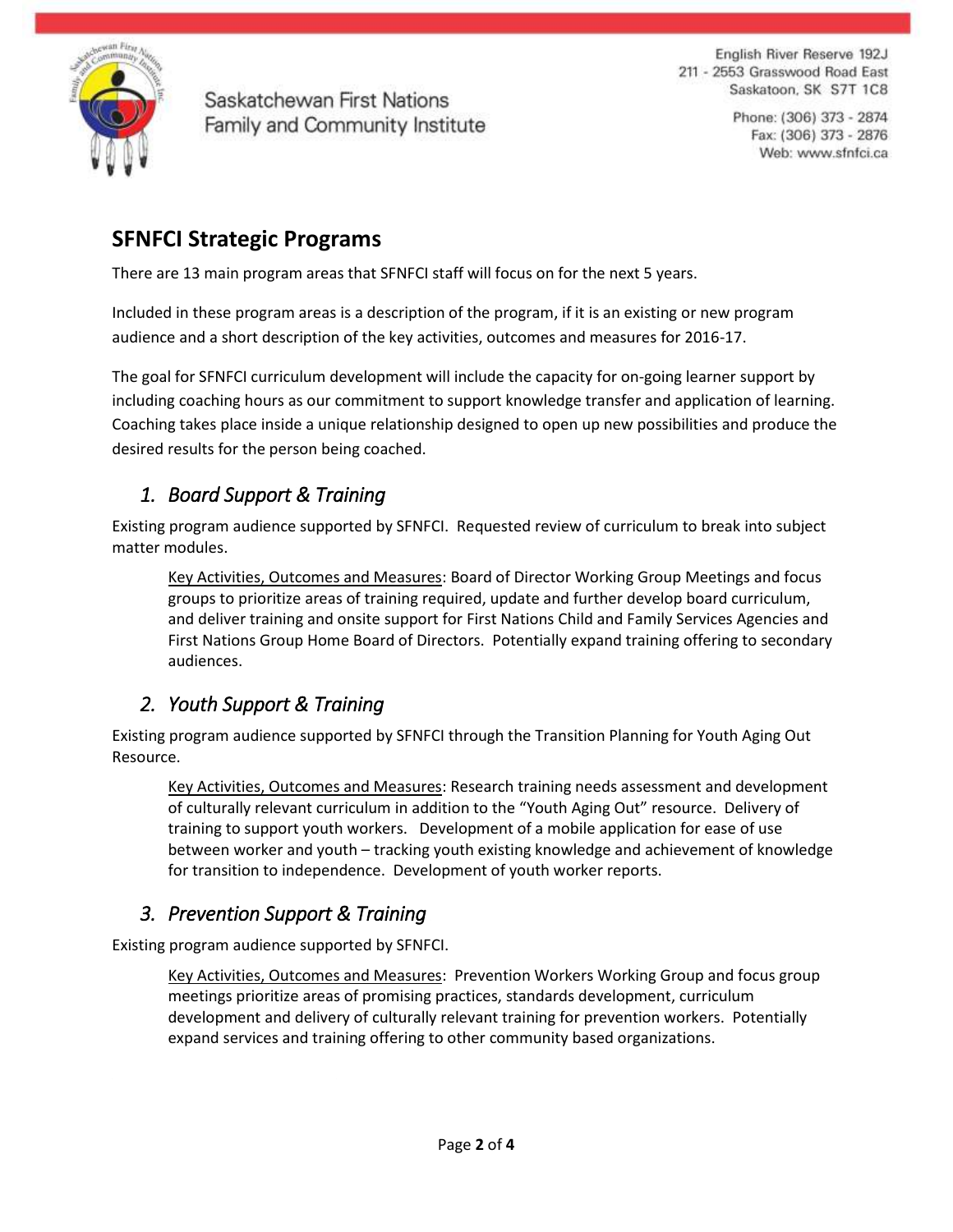

English River Reserve 192J 211 - 2553 Grasswood Road East Saskatoon, SK S7T 1C8

> Phone: (306) 373 - 2874 Fax: (306) 373 - 2876 Web: www.sfnfci.ca

# *4. HR Support & Training*

Existing program audience supported by SFNFCI. Development of updated Human Resources Policy and Procedure manual completed for Child and Family Services agencies.

Key Activities, Outcomes and Measures: HR Working Group and Focus Group Meetings to prioritize areas of training required, develop curriculum and deliver training and onsite support for First Nations Child and Family Services Agencies and First Nations Group Homes Human Resources staff, Supervisors and Management. Potentially expand services and training offering to other community based organizations.

### *5. Finance Support & Training*

Existing program audience supported by SFNFCI. Development of updated Finance Policy and Procedure manual completed for Child and Family Services agencies.

Key Activities, Outcomes and Measures: Finance Working Group and Focus Group Meetings to prioritize areas of training required, develop curriculum and deliver training and onsite support for First Nations Child and Family Services Agencies and First Nations Group Homes Finance staff, Supervisors and Management. Potentially expand services and training offering to other community based organizations.

### *6. Policy & Research Support & Training Program*

Existing program audience supported by SFNFCI.

Key Activities, Outcomes and Measures: Focus group meetings to Child and Family Services to understand role of research, how to develop capacity to conduct research in their communities and develop local research agendas. Align to the Truth & Reconciliation report recommendations. Potentially expand services and training offering to other community based organizations.

### *7. SDM Support & Training*

Existing program audience supported by SFNFCI. SDM Support & Training is provided by SFNFCI SDM Consultant employees.

Key Activities, Outcomes and Measures: Onsite support for 12 First Nations Child and Family Services agencies, SDM training, SDM Supervisors Working Group, and development of SDM Supplemental Support/Training aids for agencies.